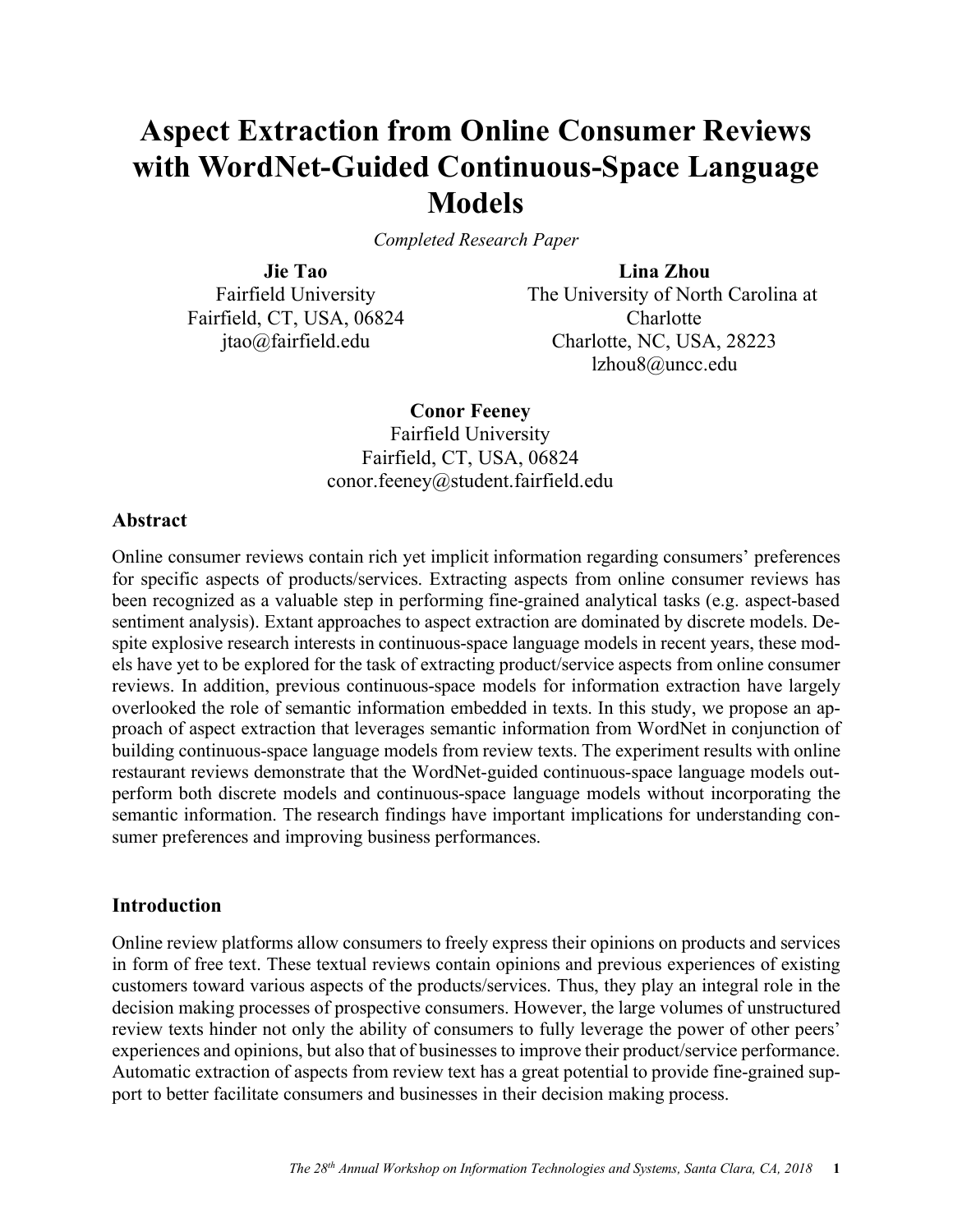Aspect is a generic term that refers to attributes, components, and related concepts of a product/service as a whole or as a part. There has been a stream of research in aspect extraction from online consumer reviews (Hu et al. 2016; Kang and Zhou 2017; Poria et al. 2016). Existing methods for aspect extraction can be classified into statistical and rule-based categories. One major strength of the statistical methods lies in its ability to learn from data with little or no human supervision. However, completely ignoring human knowledge can be ineffective. In contrast, the rule-based methods are able to leverage human knowledge in learning aspects from text. On the other hand, such methods may not be adaptable or generalizable to different contexts. To address the abovementioned limitations of existing methods, we introduce an approach to aspect extraction from online consumer reviews in this study.

The proposed approach learns keywords of aspects from continuous language space of online consumer reviews. The method design introduces several unique advantages: First, it is semi-supervised which only requires a small set of manually selected feature expressions, and thus is easy to apply. Second, it embeds word sense disambiguation into feature learning, which improves not only the efficiency of feature learning by reducing feature space but also the outcome of feature learning. Thirdly, it is capable of learning informal expressions of features, which are ubiquitous in online consumer reviews.

We evaluate the proposed method using a large dataset of online restaurant reviews. The evaluation consisted of both direct and indirect methods. The direct method compare the aspect keywords extracted by using the proposed method against human-engineered keywords; and the indirect method measure the effect of using the extracted keywords of aspects in predicting some key performance measures such as review rating and useful vote. To support the evaluation, we develop a time series analysis model based on a deep learning technique. The experiment results demonstrate that the keywords extracted by the WordNet-guided continuous-space language models outperform other alternative methods.

The rest of the article is organized as follows. Section 2 reviews the related literature on aspect extraction, continuous-space language models, and semantic similarity. Section 3 presents the proposed analytical approach and its main components. In Section 4, we describe the experiment setting and report evaluation results. We also discuss the insights learned from the evaluation in Section 5. Finally, Section 6 concludes the paper with a summary of contributions.

## **Related Work**

## *Aspect Extraction from Online Consumer Reviews*

Aspect extraction is an important task for understanding online consumer reviews, as consumers more often express their preferences over different aspects of products and/or services in their reviews (Kang and Zhou 2017). Extant approaches to aspect extraction can be categorized into statistical-based and rule-based methods.

The statistical-based methods typically utilizes shallow textual statistics (e.g. word frequencies) to identify domain-specific keywords. Siering et al. (2018) utilize frequent words (frequency > 2.5%) in online consumer reviews and human intelligence (i.e. domain knowledge) to identify keywords related to different aspects of airline services. Other methods in this category acquire a domainspecific list of keywords by leveraging domain knowledge structures (i.e. ontologies) or empirical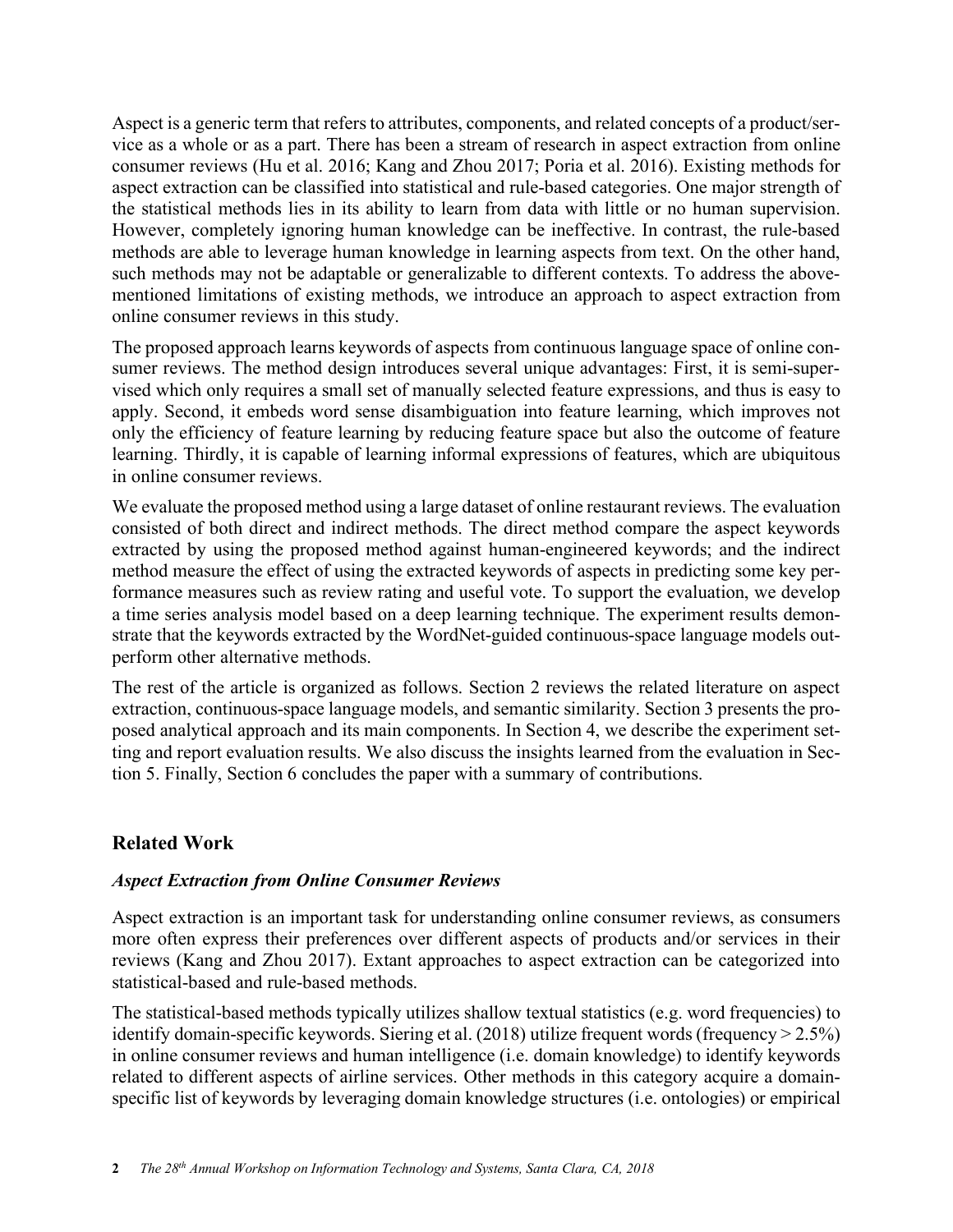results. Peñalver-Martinez et al. (2014) utilize classes (as seed aspects) from an existing movie ontology to compute semantic similarity between terms appearing in online reviews and the seed aspects in identification of aspects from movie reviews. Similarly, Lau et al. (2014) utilize a fuzzy product ontology to extract features for mining opinions from online reviews. To incorporate the contextual information from online review texts into aspect extraction, recent studies employ topic models such as Latent Dirichlet Allocation (LDA). Duric and Song (2012) propose a Hidden Markov Model based LDA (HMM-LDA) model to extract aspects from movie reviews; and Qiao et al. (2017) design a domain-oriented LDA model to extract product defects from online consumer reviews. The other stream of aspect extraction approaches is rule-based, which utilize pre-defined rules to identify (implicit or explicit) patterns from online reviews. For instance, Archak et al. (2011) propose a linguistic pattern based approach using Parts-of-Speech (POS) to identify product aspects from online reviews. Hu et al. (2016) utilize sentence level linguistic patterns and semantic similarity to extract hotel aspects from consumer reviews. Recently, Kang and Zhou (2017) propose a syntactic dependency based approach enhanced with two-stage pruning strategies to extract product aspects from the online reviews of both search and experience goods.

The statistical modeling approaches are dominant in this area. However, they require a robust domain-specific knowledge structure and a large corpus of annotated text corpus to yield quality results. Both of them remain as scarce resources. In addition, traditional topic models (e.g. LDAbased) belong to discrete text representation models – e.g. Bag-of-Word models (C. Li et al. 2017), and consequently they are incapable of capturing the contextual information. This along with the unsupervised nature of these methods often lead to relatively low-quality results and high computational costs. On the other hand, rule-based approaches require human intervention in developing the rules, and the resulting rules may not be generalizable across different domains.



**Figure 1. Architectures of CBoW and Skipgram Models**

# *Continuous-space Language Models*

Continuous-space language models are based on neural networks, which represent words and phrases in a corpus as high-dimensional, real-valued vectors (Mikolov et al. 2013). Extant studies suggest that continuous-space language models can better capture the contextual information than discrete models. One of its common core is the word2vec model (Mikolov et al. 2013), and continuous bag-of-words (CBoW) and skipgram models are two major types of continuous-space language models. The CBoW model uses the context to classify the target word, while the skipgram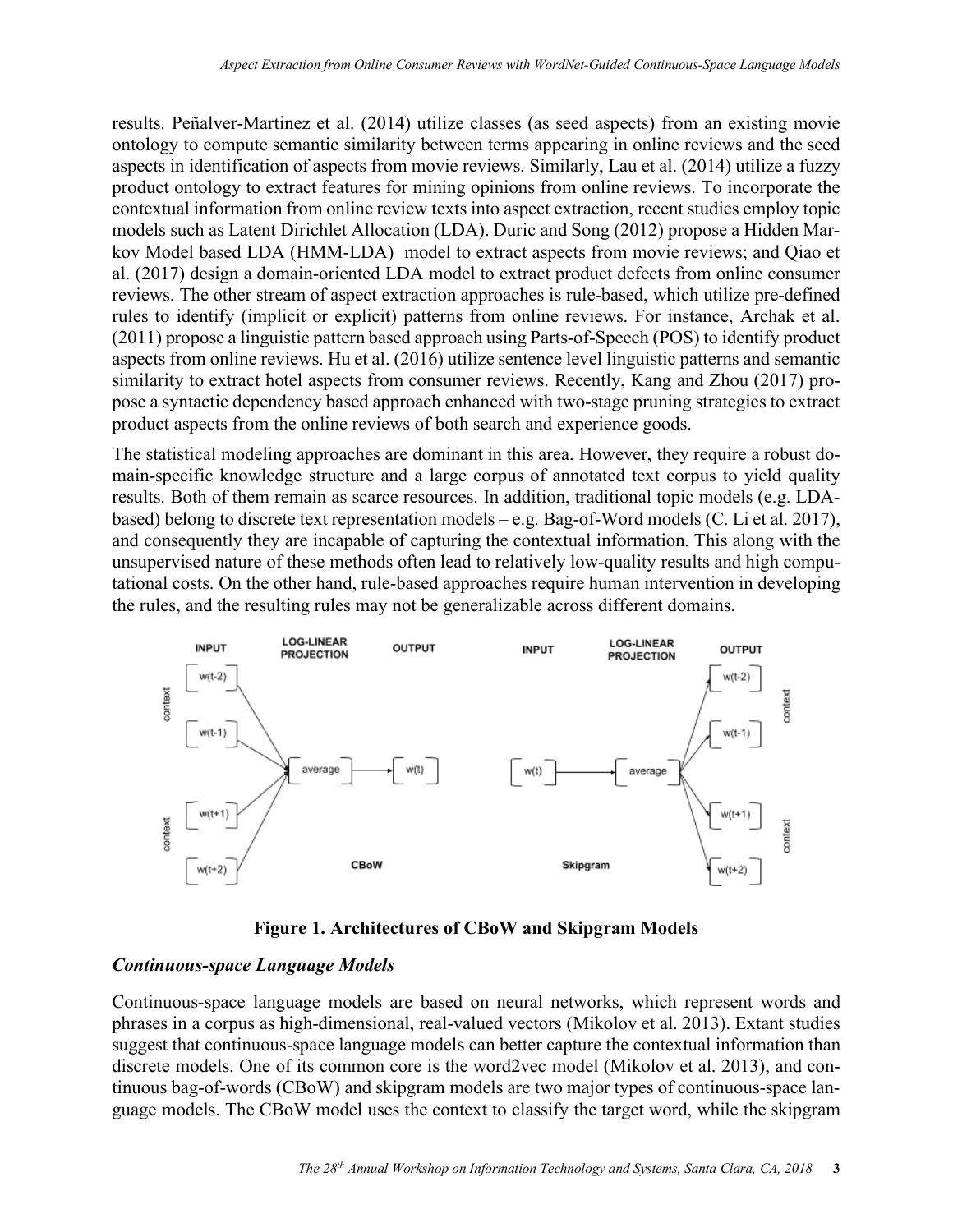models uses the target word to classify the context. Both models utilize a fix-sized sliding window over text to incorporate the contextual information of any word in the text. Figure 1 depicts the architectures of the two types of continuous-space language models.

However, basic continuous-space language models do not capture *syntactic* and *semantic* information in the texts. Researchers have proposed to incorporate *syntactic* information (e.g. POS tags) into continuous-space language models to acquire domain-specific sentiment lexicons from financial reports (Tsai et al. 2016). Nevertheless, aspect extraction is a distinct research topic from topic extraction in that the former faces more significant semantic ambiguities than the latter, among others. The proposed method, however, is incapable of capturing the *semantic* information in the extracted keywords.

## *Semantic Similarity and Word Sense Disambiguation*

Word sense disambiguation refers to an intelligent process, in which a word is given an explicit meaning given certain context (Navigli 2009). The measurement of semantic similarity is one key step in word sentence disambiguation.

Semantic similarity is a measure of the semantic relatedness between terms, such as 'is-a' or 'akind-of', which has been widely applied in Natural Language Processing (NLP) and other related domains (Tao et al. 2015). Different semantic similarity metrics have been developed in the literature (Leacock and Chodorow 1998; Lin 1998; Resnik 1995), which can be categorized into *corpora-based* and *knowledge-based* methods. A detailed survey of different metrics can be found in (Sánchez et al. 2012). *Corpora-based* metrics rely on the co-occurrence of a pair of terms within the document corpus, while *knowledge-based* metrics map the terms to a formal knowledge structure such as WordNet (Princeton-University 2012) or other domain ontologies. The knowledgebased measures often reflect the collection of human intelligence and outcome of empirical validation, and accordingly they can better ensure results quality. For instance, WordNet builds in well-defined semantic structure, and is a widely used source for word sense disambiguation tasks. The knowledge-based similarity metrics supported by WordNet are more preferable in this work because they rely on knowledge networks rather than (enormous) document corpus or (implicit) external knowledge (Ge and Qiu 2008). In this study, we adopt a WordNet-based measure, namely WuP similarity (Wu and Palmer 1994), in pruning the extracted aspect keywords via word sense disambiguation. Details of the metric is discussed in the next section.

# **The Proposed Approach**

The proposed approach to extracting keywords of aspects from online consumer reviews consists of three main components, namely *text preprocessing*, *candidate keyword extraction*, and *Word-Net-guided pruning*. In the remainder of this section, we focus on the introduction to the last two components. For the purpose of incorporating semantic information in the aspect extraction process, we follow the research procedure as shown in Figure 2.

# *Text Preprocessing*

The preprocessing component involves standard text preprocessing tasks, such as sentence tokenization, tokenization/lemmatization, POS tagging, and stop word removal. Lemmatization rather than stemming is performed for two main reasons. One is that different morphs of the same word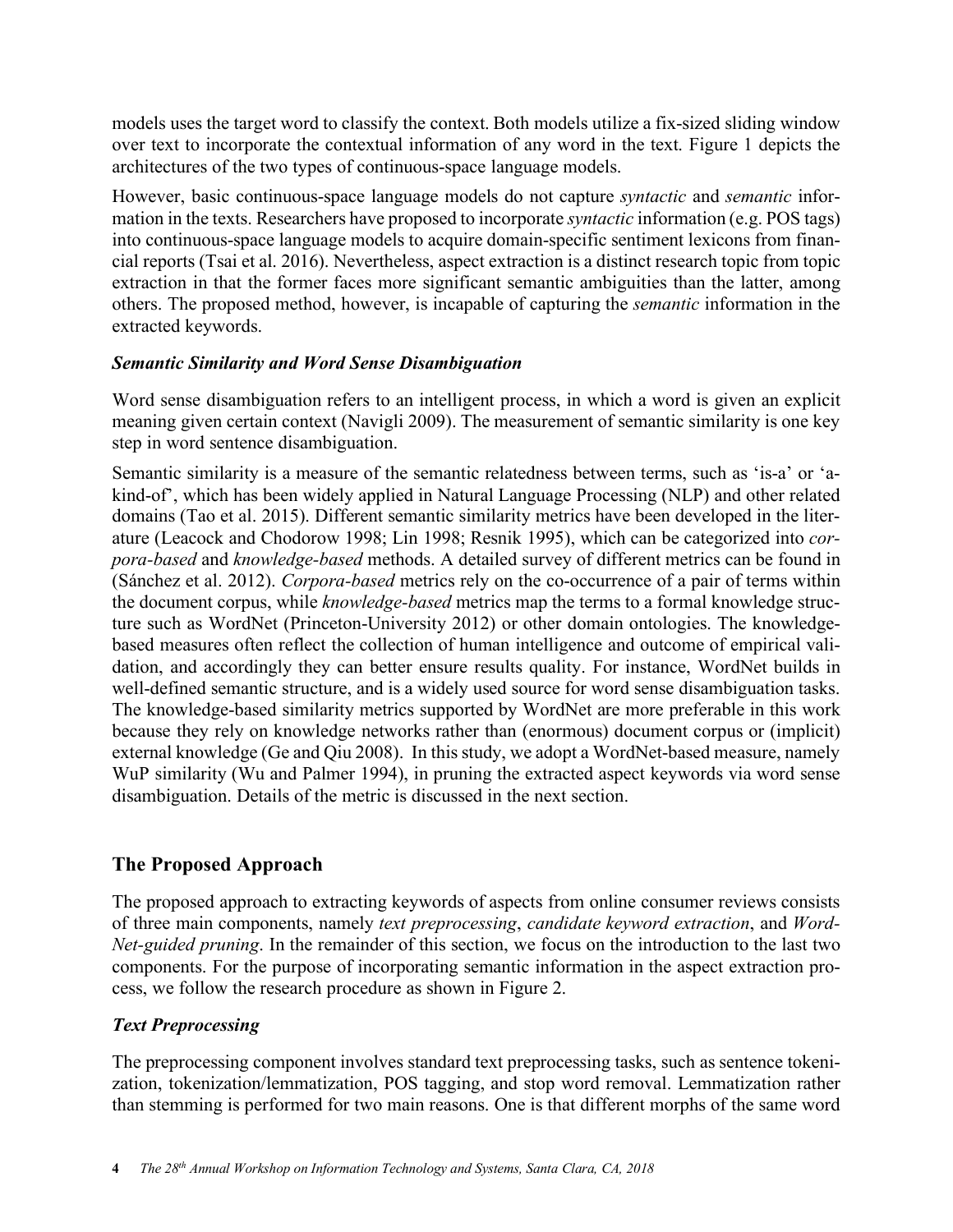may have different POSs/senses. The other is that it is easy to evaluate lemmas as keyword extraction results. The POS tag assigned to individual words allows us to enrich the information for learning candidate keywords in a continuous-space language model. Common stop words (e.g. 'a', 'the') are removed because these words carry little meaning in the text. In addition, we also remove non-word tokens and non-English tokens.



**Figure 2. Main Components of the Proposed Method**

## *Candidate Keyword Extraction*

The candidate keywords are extracted using continuous-space language models, which incorporate contextual and syntactic information from the text. CBoW and skipgram models have their own unique strengths. For instance, skipgram models can better capture semantic information in general ( Li et al. 2017); and CBoW models require less time to train (Tsai et al. 2016). Thus, we make the design decision that incorporates the results from both types of models.

During the process of learning word embedding, we pair up word tokens and POS tags. In addition, the method is seeded by a small set of keyword-POS pairs for each aspect. For each aspect, we learn the top-K most similar token-POS tag pairs to the seed keyword-POS pairs in the word embedding. The similarity is measured using the cosine similarity function (see eq. (1)).

$$
\cos(\overrightarrow{w}_x, \overrightarrow{w}_y) = \frac{\overrightarrow{w}_x \cdot \overrightarrow{w}_y}{\|\overrightarrow{w}_x\| \|\overrightarrow{w}_y\|} = \frac{\sum_{i=0}^{n-1} w_x^i w_y^i}{\sqrt{\sum_{i=0}^{n-1} (w_x^i)^2} \sqrt{\sum_{i=0}^{n-1} (w_y^i)^2}} \quad (1)
$$

where  $w_x^i$  and  $w_y^i$  are the *i*<sup>th</sup> element in n-dimensional word vectors  $\vec{w}_x$  and  $\vec{w}_y$  generated from either the CBoW or the skipgram model, respectively. The cosine similarity of word vectors helps ensure the contextual relatedness of candidate words.

## *WordNet-guided Pruning*

To improve the quality of extracted keywords, we introduce WordNet-guided pruning as a critical post-processing step. WordNet has been widely used in traditional word sense disambiguation research. Nevertheless, the role of WordNet has not been explored in the context of continuous-pace language models. For instance, recent lexicon extraction methods for continuous-space language models (e.g. (Tsai et al. 2016)) do not address the issue of extracting semantic information from text corpus. This study aims to fill the gap by incorporating semantic information from WordNet.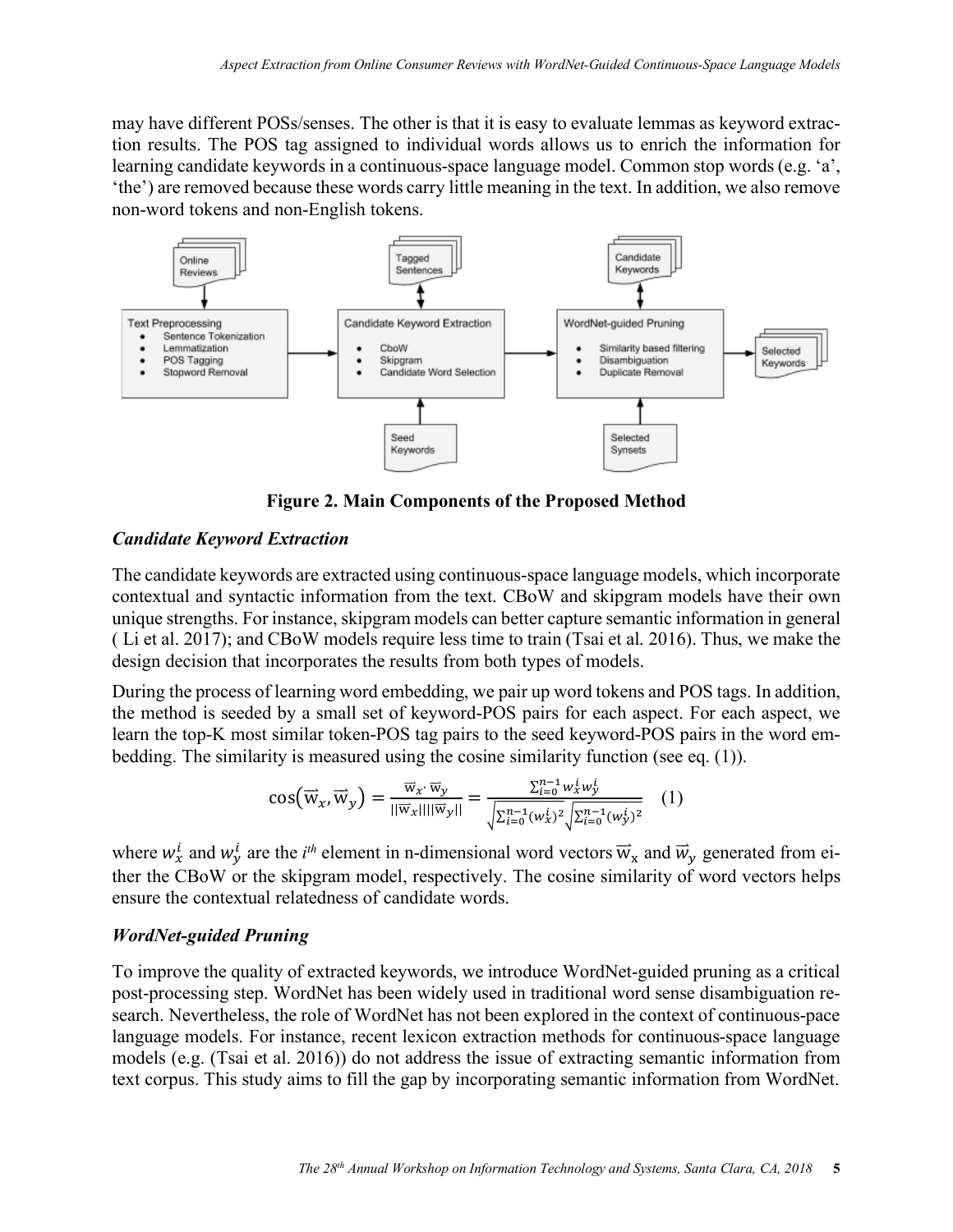In this component, we utilize WuP similarity– which measures the normalized distance between a pair of concepts and their Least Common Subsume (LCS), as shown in eq. (2). The main rationale is that WuP relies on the relative depth in WordNet instead of absolute depth as used in path similarity. This not only makes the former more computationally efficient than the latter, but also enables the comparison across multiple domain knowledge bases (Tao et al. 2015).

$$
sim_{\text{WuP}}(w_1, w_2) = \frac{2 \times depth(LCS, root)}{depth(w_1, LCS) + depth(w_2, LCS) + 2 \times depth(LCS, root)}
$$
 (2)

In eq. (2), LCS is the farthest shared parent term of a pair of terms (words) according to WordNet; root denots the root node in WordNet; and depth computes the number of intermediate nodes between a pair of nodes.



**Figure 3. An Example of WuP Similarity Calculation** 

Figure 3 illustrates how to compute WuP similarity, where  $depth(w_1, LCS) = 2$ ,  $depth(w_2, LCS) = 3$ , and  $depth(LCS, root) = 1$ . Based on eq. (2),  $sim_{Wup}(w_1, w_2) \approx 0.2857$ . Figure 4 presents the algorithm in pseudo code.

| <b>INPUT:</b> Candidate Keywords for feature f: kw_list, where kw <sub>i</sub> is a keyword in kw_list;                                                                            |  |  |  |
|------------------------------------------------------------------------------------------------------------------------------------------------------------------------------------|--|--|--|
| <b>INPUT:</b> All WordNet synsets for each kw <sub>i</sub> : synsets <sub>kwi</sub> = [(syn <sup>l</sup> <sub>kwi</sub> )]                                                         |  |  |  |
| <b>INPUT:</b> list of seed keywords for feature f: seed_list, where seed <sub>i</sub> is a word in seed_list;                                                                      |  |  |  |
| <b>INPUT:</b> Selected WordNet synset for each seed <sub>i</sub> : $syn_{seed_i} = (w_s, pos_s, sense_s)$                                                                          |  |  |  |
| <b>OUTPUT:</b> Finalized keywords for feature f: kws $f = [(syn_{kw_i}^k)]$                                                                                                        |  |  |  |
| 1:                                                                                                                                                                                 |  |  |  |
| 2: FUNCTION WordNet_guided_pruning:                                                                                                                                                |  |  |  |
| 3:                                                                                                                                                                                 |  |  |  |
| 4:<br>// <b>BEGIN</b>                                                                                                                                                              |  |  |  |
| <b>FOREACH</b> seed <sub>i</sub> $\in$ seed_list: // Iterate through seed keyword list<br>5:                                                                                       |  |  |  |
| <b>FOREACH</b> kw <sub>i</sub> $\in$ kw_list: //iterate though keyword list<br>6:                                                                                                  |  |  |  |
| //use eq.(2) to calculate $\sin_{WuP}$ between selected synset of seed word<br>7:                                                                                                  |  |  |  |
| 8:<br>//and each synset of $kw_i$                                                                                                                                                  |  |  |  |
| GET [sim(syn <sub>seed<sub>i</sub>, syn<sup>l</sup><sub>kw<sub>i</sub></sub>) FOREACH syn<sub>kw<sub>i</sub></sub> <math>\in</math> synsets<sub>kw<sub>i</sub>];</sub></sub><br>9: |  |  |  |
| SELECT syn ${}_{k w_i}^{l=k}$ IF sim(syn <sub>seed<sub>i</sub></sub> , syn ${}_{k w_i}^k$ ) = max ([sim(syn <sub>seed<sub>i</sub>, syn<math>{}_{k w_i}^l</math>]]);</sub><br>10:   |  |  |  |
| IF $\text{sim}(\text{syn}_{\text{seed},i}, \text{syn}_{\text{kw}_i}^k) = \text{sim}(\text{syn}_{\text{seed},i}, \text{syn}_{\text{kw}_i}^m)$ :<br>11:                              |  |  |  |
| //select synset with higher frequency if similarities are of equal value<br>12:                                                                                                    |  |  |  |
| SELECT syn <sup>k</sup> <sub>w</sub> , IF freq(syn <sup>k</sup> <sub>w</sub> ,) > freq(syn <sup>m</sup> <sub>kw</sub> ,);<br>13:                                                   |  |  |  |
| FOREACH kw <sup>f</sup> $\in$ kws <sup>f</sup> :<br>14:                                                                                                                            |  |  |  |
| IF $kw_m^f = kw_n^f$ :<br>15:                                                                                                                                                      |  |  |  |
| <b>DELETE</b> kw <sup>f</sup> ; //remove duplicate synset<br><b>16:</b>                                                                                                            |  |  |  |
| RETURN $kws^f$<br>17:                                                                                                                                                              |  |  |  |
| $18$ : //END                                                                                                                                                                       |  |  |  |

#### **Figure 4. WordNet-guided Pruning Algorithm**

Our method incorporates word sense disambiguation by selecting the most appropriate synset from WordNet given a specific context during the pruning process. We apply the WuP similarity to a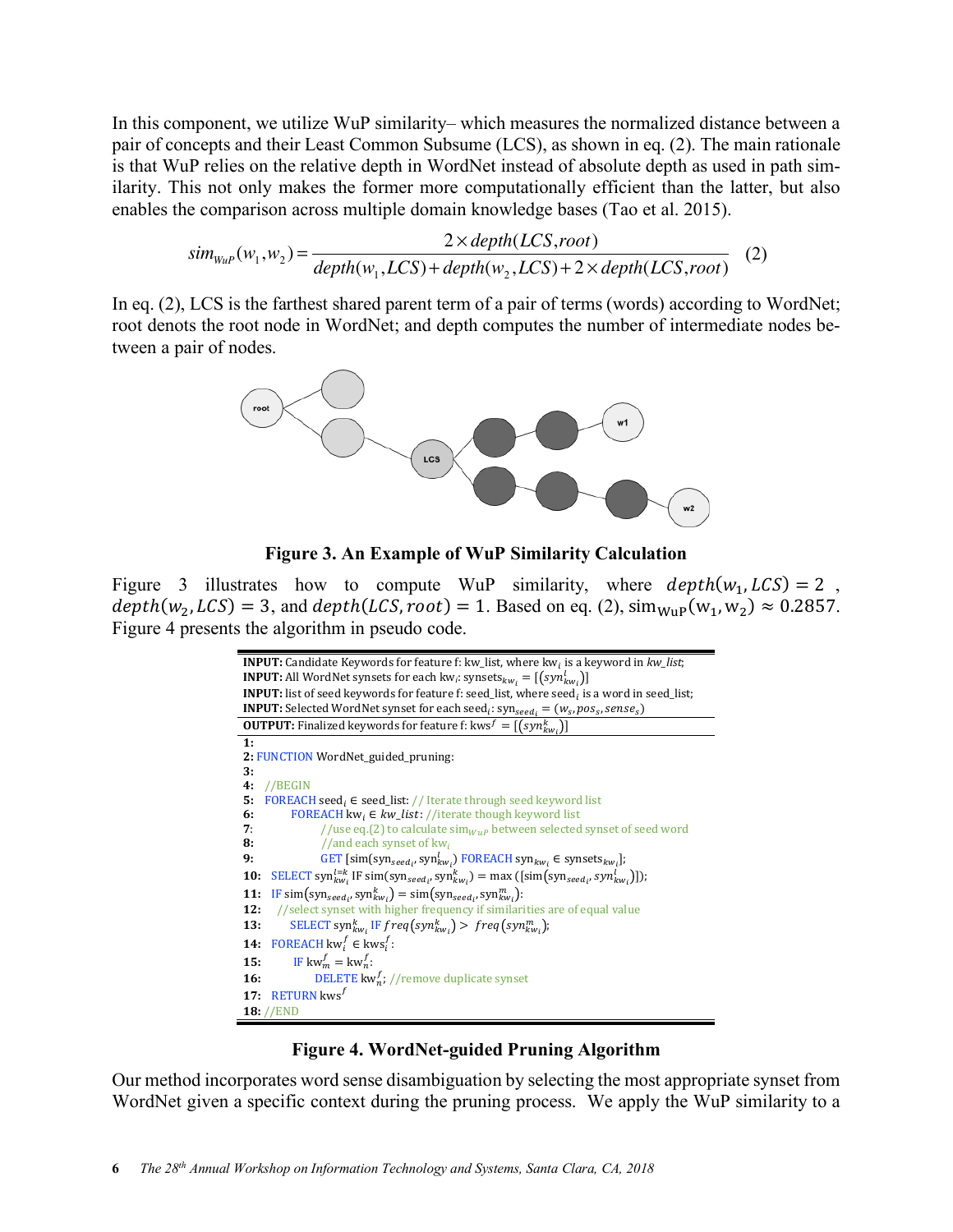pair of synsets, specifically we measure the similarity between the synsets of a seed word and all possible synsets of a candidate word. Based on the results, the synset with the largest similarity is selected. If more than one synset share the same similarity value, the synset with highest frequency is selected. The synset of each seed word is pre-determined. Like other WordNet based similarity measures, WuP similarity is unable to measure the similarity between the synsets across different POSs (e.g. a verb and a noun). We address the limitation by developing a heuristic rule as the following: for a pair of synsets  $(w_1, pos_1, w_2, pos_2)$ , if  $w_1$  appears in the definition of synset  $(w_2. pos_2)$ , then synset  $(w_1. pos_1)$  is selected; and vice versa.

# **Experiment**

# *Data Preparation*

Within the context of this study, we acquire data from Yelp dataset challenge (cf. https://www.yelp.com/dataset/challenge). The dataset contains over 5 million online reviews of 174,000 business over 11 metropolitan areas from 2003 to 2017. Among different types of businesses, restaurant is the most common domain in the dataset and is thus selected as the target domain in this study. The research sample is created by selecting 10 restaurants in the Las Vegas metropolitan area that have received the most online reviews during the selected time period. The dataset consists of 51,311 online reviews, and 484,367 sentences. Besides the textual contents, each review is also associated with star rating (1 to 5 stars), posting date, and vote count such as the review being 'useful'.

There is a lack of an established lexicon of restaurant aspects that are publicly available. We have to prepare the dataset from scratch. One important task concerns determining a set of aspects of restaurants. Drawing on SemEval 2015 annotation guidelines, we select the following five aspects: *food*, *price*, *service*, *location*, and *general*. We focus on the first four aspects in this study.

To construct the ground truth for keyword lexicon of restaurant review aspects, we follow the procedure discussed in Loughran and McDonald (2011). First, we build CBoW and Skipgram models of online restaurant reviews. Then, we select the most frequent 5,000 words from each of the two models and merge them. Finally, we manually screen and map the selected words to the four aspects. The resulting lexicon contains 486 keywords for food, 251 keywords for price, 316 for service, and 397 for location.

| Feature        | <b>Seed Keyword Lists</b>                                                                    |
|----------------|----------------------------------------------------------------------------------------------|
| Food           | wine, dessert, dish, delicious, sandwich, soda, seafood, taste, sushi, menu                  |
| Price          | coupon, expensive, pay, cheap, fee, value, cash, cost, overprice, discount                   |
| <b>Service</b> | wait, staff, server, friendly, slow, waiter, attentive, attitude, host, rude                 |
| Location       | clean, neighborhood, décor, spot, atmosphere, furnishing, interior, dim, environment, design |

# **Table 1. Sample Seed Keywords for Restaurant Aspects**

## *Seed Word Selection*

The proposed method requires a small set of seed words for each aspect. In view that individual words can be ambiguous, we need to determine the sense(s) for each word. This is accomplished by selecting the appropriate synsets from WordNet, which groups English words into sets of synonyms called synsets (Princeton-University 2012). For instance, the synset corresponding to 'eat'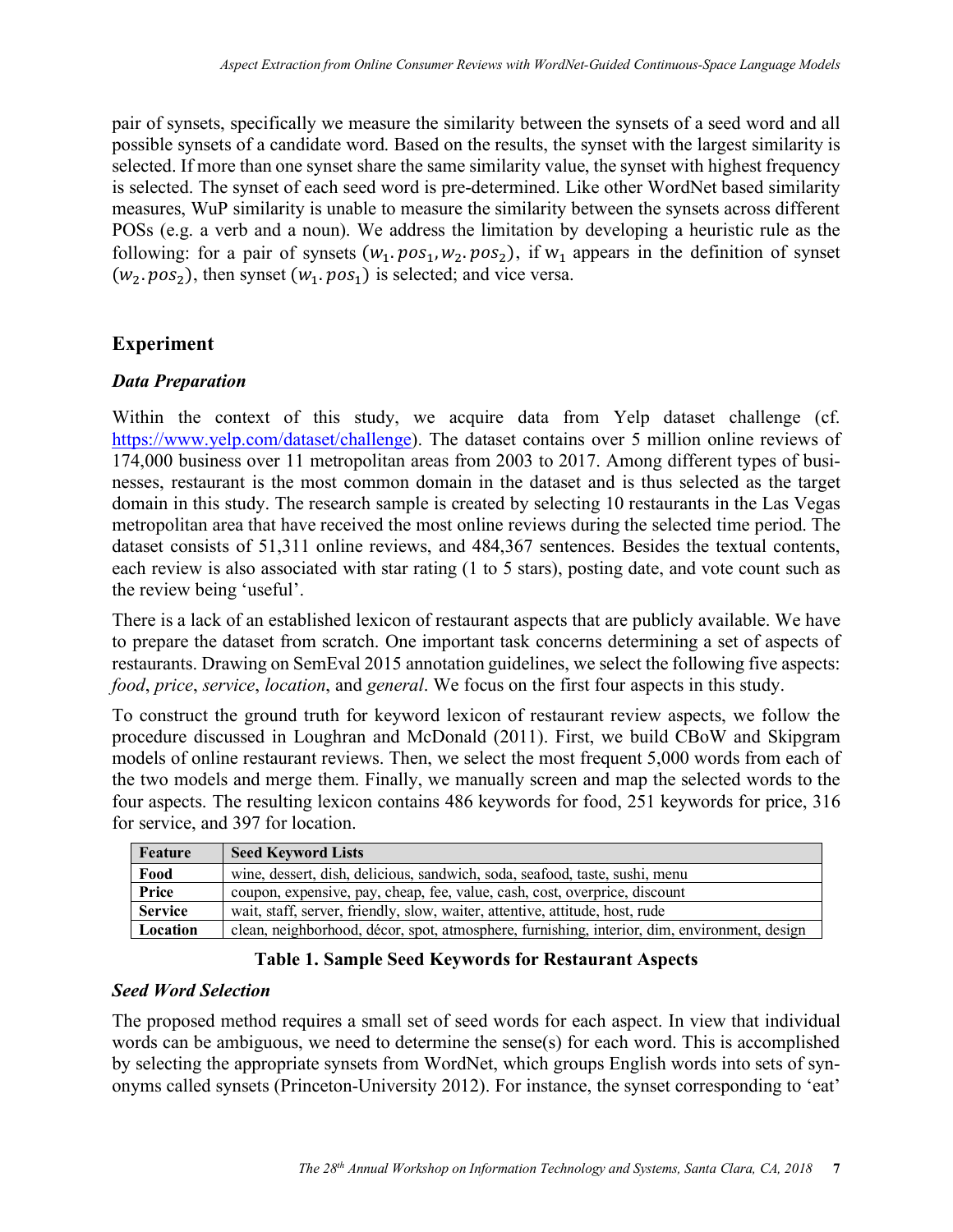̶a keyword of the 'food' aspect - is 'eat.v.01'. We select 20 seed keywords for each of the four aspects. A list of sample seed keywords is shown in Table 1.

## *Baseline Methods*

To evaluate the performance of our proposed approach to extracting aspects from online consumer reviews, we employ two types of baseline methods: discrete language models and alternative continuous-space language models with different configurations.

We choose Latent Dirichlet Allocation (LDA) as a representative of the discrete language model (EXT\_LDA). In this setting, 200 topics are learned from our dataset based on discrete bag-ofwords using LDA; and the top 50 keywords are selected for each topic. In addition, we assign each of the top 50 LDA topics to the aspect that has the highest similarity between its seed words and selected keywords for the topic based on the cosine distance function (see eq. (1)).

The two baseline continuous-space language models have the following configurations.

- One baseline model (EXT\_CON) extracts aspects by using *contextual* information only in building word embedding models.
- The other baseline model (EXT\_POS) incorporates syntactic information (POS tags) into building word embedding models.
- Like our proposed method, both baseline continuous-space language models extract keywords based on a list of seed words using the cosine similarity function. For each seed word, we select 50 words with the highest cosine similarity scores. All methods that are under comparison are summarized in Table 2.

| Configuration                                  | <b>Embedding Type</b> | <b>Foundation</b> | <b>Description</b>                                                                                                                                                    |  |
|------------------------------------------------|-----------------------|-------------------|-----------------------------------------------------------------------------------------------------------------------------------------------------------------------|--|
| <b>EXT LDA</b>                                 | Discrete Bag-of-Words | Co-occurrence     | Using LDA topics to extract keyword based on<br>seed keywords using cosine similarity                                                                                 |  |
| <b>EXT CON</b>                                 | CBoW & skipgram       | Contextual        | Using continuous word vectors to extract key-<br>words based on the seed word list using cosine<br>similarity                                                         |  |
| <b>EXT POS</b>                                 | CBoW & skipgram       | Syntactic         | Using continuous word vectors and syntactic in-<br>formation to extract keyword based on the seed<br>word list based on cosine similarity                             |  |
| <b>EXT SEM</b><br>(Proposed<br><b>Method</b> ) | CBoW & skipgram       | Semantic          | Using continuous word vectors, syntactic infor-<br>mation, and semantic information to extract key-<br>word based on the seed word list based on cosine<br>similarity |  |

## **Table 2. Model Configurations in This Study**

All continuous space language models are implemented via deep neural networks in Python. The window size for all models is set to  $5$  – which means the context of any target word consists of two words before and after it. We also set the dimensionality of the word vectors to 300. In order to improve the quality of learned word vectors, we also implement techniques such as negative sampling and rare word removal while training the continuous-space language models.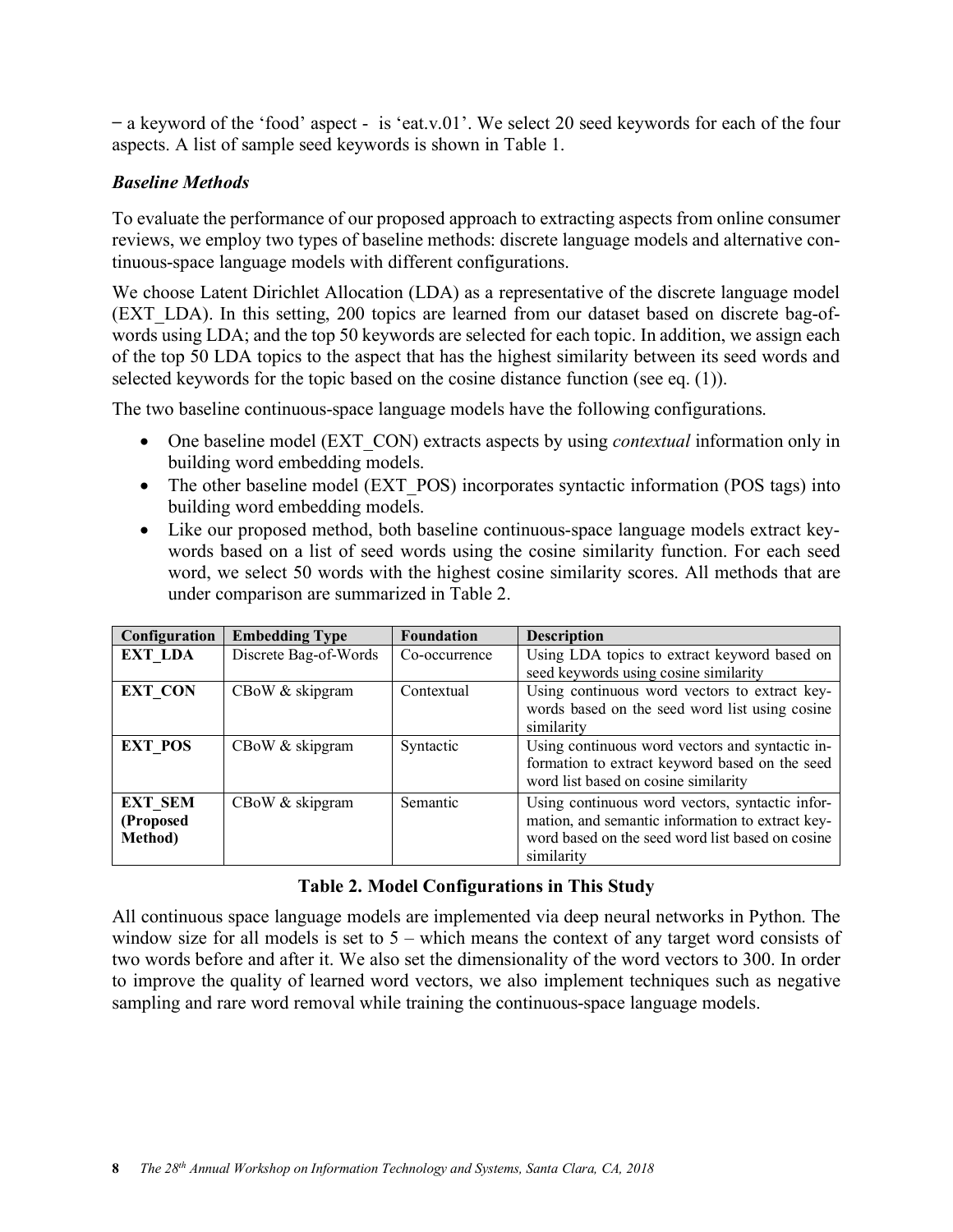#### *Evaluation Methods and Metrics*

We conduct both direct and indirect evaluations of the proposed approach. The direct evaluation involves a comparison of aspect keywords extracted against those of the ground truth. The evaluation metrics include the number of unique words, the ratio of overlapping keywords (keywords appearing in more than one aspects), and accuracy. We define the accuracy (*acc*) of the extracted keywords set (*kwsi*, in the form of synsets) in eq. (3).

$$
acc(kws_i) = \frac{N(kws_i \cap kws_g)}{MAX(N(kws_i), N(kws_g))} \times 100\%
$$
 (3)

In eq. (3),  $N(kws_i ∩ kws_q)$  is the number of common keywords in extracted keywords set ( $kws_i$ ) and the ground truth keyword set ( $kws_g$ ); and  $MAX(N(kws_i), N(kws_g))$  is the number of distinct keywords in the long set between the *kwsi* and *kwsg*.

The indirect method involves assessing the effects of extracted keywords on the prediction of some target performance measures of online reviews, including *review rating* and *useful votes*. Using predictive models in which mentions of extracted feature keywords is common to evaluate aspect/lexicon extraction in prior related studies (Deng et al. 2017; Siering et al. 2018; Tsai et al. 2016). The two variables are selected because of their practical importance: 1) review rating can serve as a surrogate of business performance, and 2) useful votes can indicate the merit of online reviews to other consumers. Similar variables are used in related previous studies (Floyd et al. 2014; Hong et al. 2017). To build predictive models, we aggregate the occurrences of aspect keywords first at the sentence level and then at the review level. We define a sentence as mentioning an aspect if the sentence contains any of the extracted keywords of the aspect. For instance, sentence 'I would recommend restaurant X because of the wide selection of great cuisine' mentions 'food' aspect because it contains 'selection' and 'cuisine', both of which are keywords of 'food' aspect. The raw counts of mentions are then normalized by the number of sentences in a review.

Unlike regression models used in previous related studies, we choose multivariate time series analysis as the predictive models to address one key feature of online reviews. This is because the measurements of review rating and useful votes (selected target variables) are subject to the influence of posting date and ratings of preceding reviews of the same product/service (Hu et al. 2013). In addition, we implement an advanced time series analysis technique based on deep learning, namely Long Short-Term Memory (LSTM) networks, as the modeling technique. LSTM network is a special type of recurrent neural network, which memorizes the persistent information from one state (e.g. a time spot) to another, and also captures very long dependencies among input signals (Kraus and Feuerriegel 2017). It is a supervised learning approach. Compared to traditional linear models, LSTM networks can model time series with multiple input variables and learn the nonlinear relationship(s) between the inputs and the target variable.

In view of the degree of data sparsity, we build time series models at the weekly level. In other words, the measures of all input and target variables are aggregated by week before building predictive models. To support the model development, we develop a Python program to create a stepwise multivariate dataset. Specifically, we use inputs variables  $x_i^{t-1}$  along with  $y^{t-1}$  to predict  $y^t$ , where  $x_i^{t-1}$  is the value of input variable  $x_i$  at week (*t-1*); and  $y^{t-1}$  and  $y^t$  is are the values of a target variable (i.e., star rating or 'useful' votes) at week *t-1* or *t*, respectively.

We split the data into training and testing data at the ratio of 80:20. Specifically, we use the data collected from the first 528 weeks (80%) for training, and the data from the remaining 131 weeks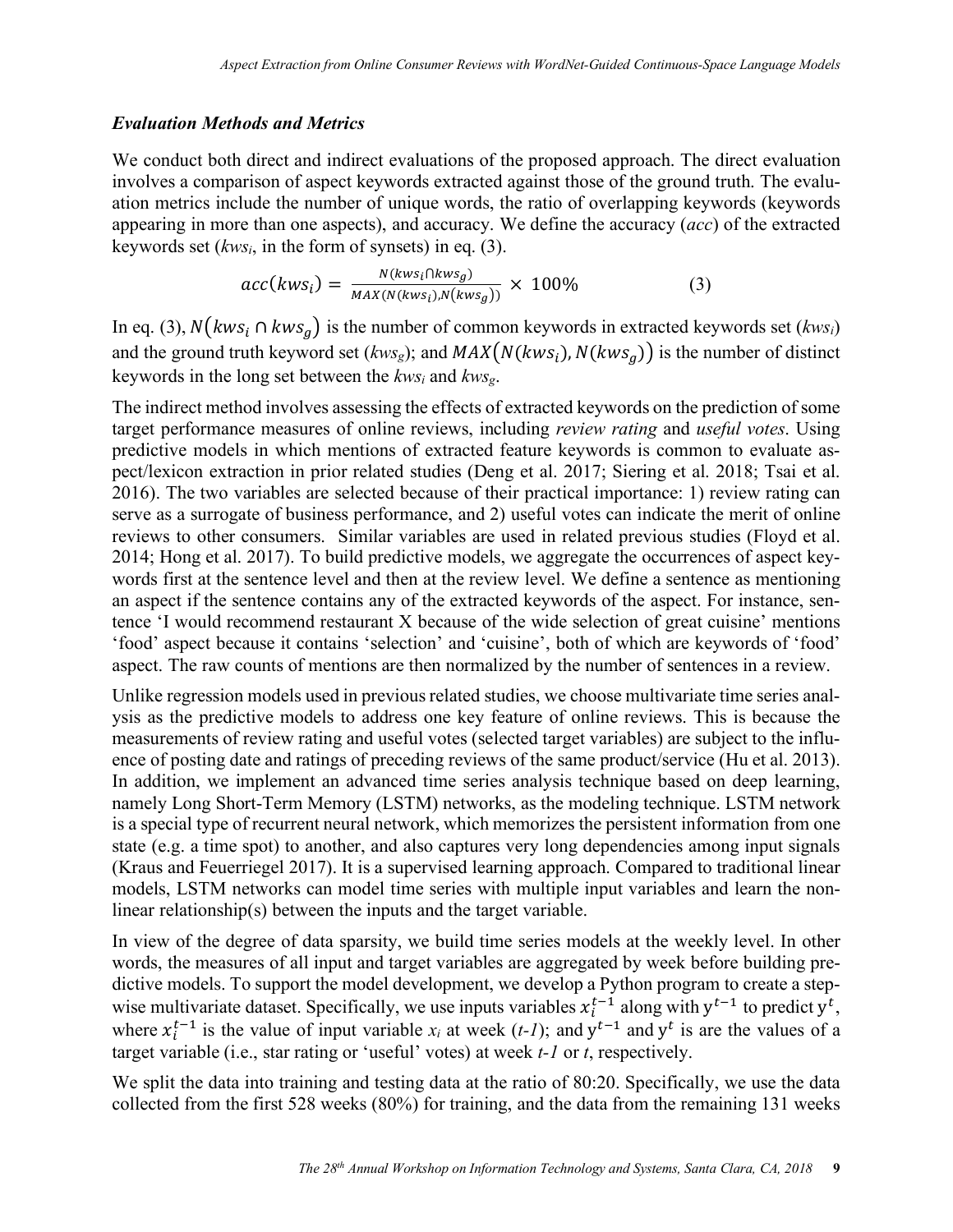(20%) for testing. We select Root Mean Squared Error (RMSE) as both the loss function and the validation metric – the model with the lowest loss and RMSE is the best model. RMSE is defined in eq. (4):

$$
RMSE = \sqrt{\frac{\sum_{i=1}^{n} (y_i - \hat{y}_i)^2}{n}} \tag{4}
$$

where *n* is the number of time series in the training/testing sample,  $y_i$  is either star rating or 'useful' votes, and  $\hat{y}_i$  is the predicted value of  $y_i$ .

In this study, all LSTM models for the time series analysis follow the same configuration for the network architecture: one input layer, two LSTM layers (with a dropout layer after each), and a fully connect layer with softmax activation to generate the output (predictions). Each LSTM layer has 64 neurons; and each dropout layer has a dropout rate of 0.5. We also apply L2-regularization to the learned weight vectors. By applying the dropout layers and L2-regularization, we limit the chance of model overfitting. Each model is trained over 50 epochs.

# **Results and Discussion**

## *Evaluation Results*

Table 3 lists the top-10 extracted keywords for word *sushi\_NOUN* across all four methods. This sample results demonstrate that the proposed approach yields cleaner and richer results than the baseline methods.

| <b>Setting</b> | <b>Top-10 Extracted Keywords</b>                                               |
|----------------|--------------------------------------------------------------------------------|
| <b>EXT LDA</b> | curry, chunk, pick, Thai, term, plate, particular, light, pretty, seafood      |
| <b>EXT CON</b> | ratio, curry, broth, shellfish, spaghetti, varied, station, raw, cold, Alaskan |
| <b>EXT POS</b> | Mexican ADJ, carvery NOUN, taco NOUN, crawfish NOUN, steamed ADJ, steam VERB,  |
|                | lamb NOUN, fresh ADJ, leg NOUN, mat NOUN                                       |
| <b>EXT SEM</b> | sashimi NOUN, paella NOUN, seafood NOUN, taco NOUN, pasta NOUN, fresh ADJ,     |
|                | roll NOUN, dumpling NOUN, roll VERB, eel NOUN                                  |

# **Table 3. Extracted Keywords for Sushi\_NOUN across Different Methods**

Table 4 presents the results of direct evaluation of all four methods. We make the following main observations from the table.

- EXT POS produces the most unique words across all four configurations (2,970 unique words, 3,712.5% over the SEED list (which contains 80 terms) across all four features). After investigating randomly selected samples from the results of all four configurations, we discover that this difference is attributed to the different POS tags of the same word.
- Our proposed approach has the lowest overlapping ratio (4.72%) among all four configurations. In other words, the results of EXT\_SEM contain the least keywords appearing in more than one aspect. Overlapping aspects within the boundary of the same linguistic unit (e.g. the same sentence) has been an issue in aspect based sentiment analysis research. The results in Table 5 suggest that our proposed approach helps alleviate the overlapping problem.
- We use the ground truth of 1,450 terms to evaluate the accuracy of the term extraction results. The overlapping ratio (i.e. ratio of one term belonging to multiple aspects) in the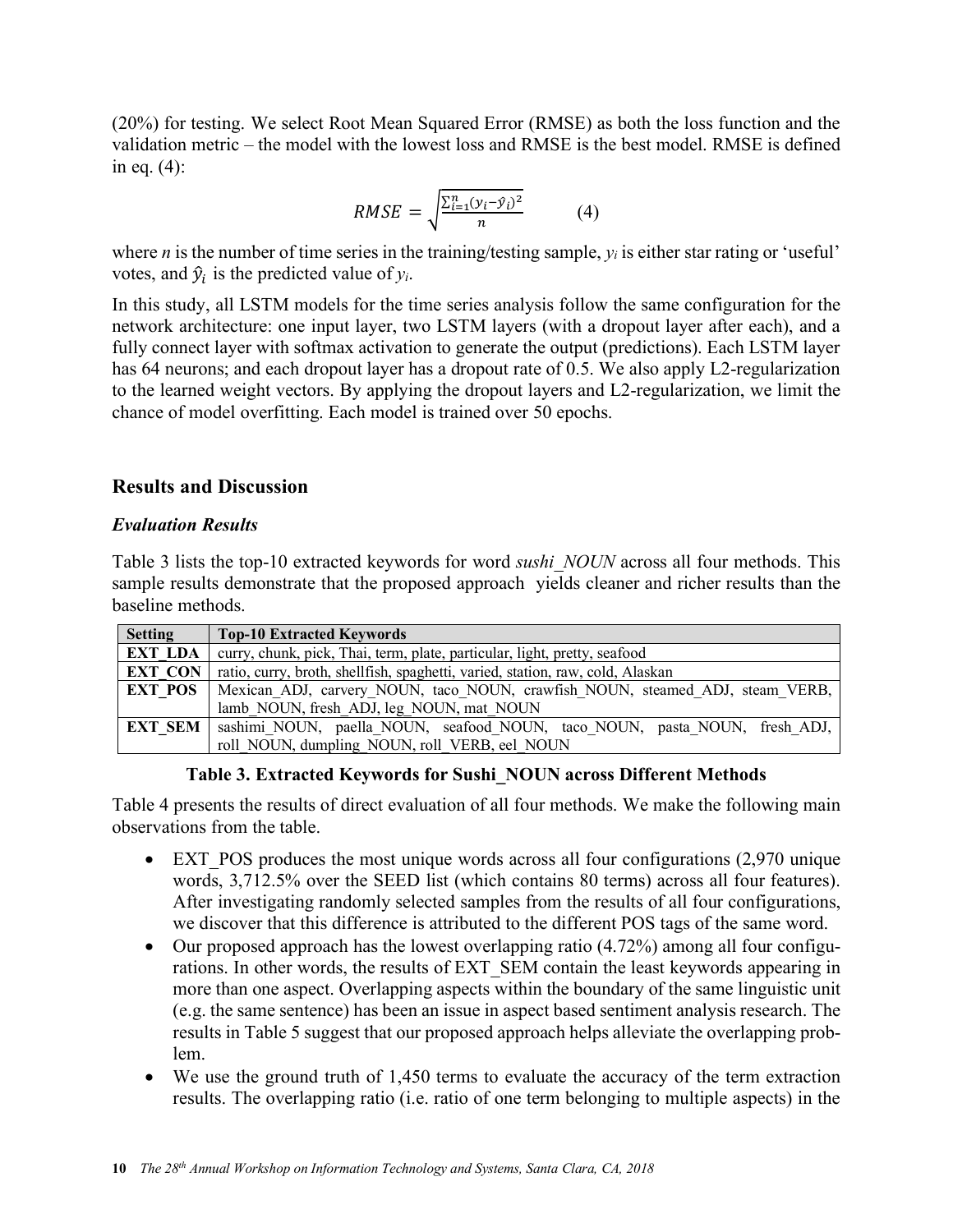ground truth is 9.02%. By using contextual information obtained from the continuousspace language models (EXT\_CON), the accuracy of aspect extraction is improved to 51.08% from 43.27% (LDA). Adding syntactic information (i.e. EXT\_POS) further increases the accuracy to 62.33%. Finally, by incorporating semantic information (Word-Net-based semantic similarity based filtering), our proposed method boosts the accuracy to 73.65%.

| <i>Configuration</i> | # of Unique Words   Overlapping Ratio |          | Accuracy |
|----------------------|---------------------------------------|----------|----------|
| EXT LDA              | 1.988                                 | 23.29%   | 43.27%   |
| <b>EXT CON</b>       | 2,915                                 | 17.75%   | 51.08%   |
| <b>EXT POS</b>       | 2,970                                 | 11.88%   | 62.33%   |
| <b>EXT SEM</b>       | 1,782                                 | $4.72\%$ | 73.65%   |

**Table 4. Direct Evaluation Results of All Four Configurations**

| <b>Target</b>     | <b>Star Rating</b> |             | 'useful' Votes |             |
|-------------------|--------------------|-------------|----------------|-------------|
| Configuration     | Loss               | <b>RMSE</b> | Loss           | <b>RMSE</b> |
| <b>EXT LDA</b>    | 0.0236             | 0.161       | 0.0549         | 0.413       |
| <b>EXT CON</b>    | 0.0233             | 0.159       | 0.0563         | 0424        |
| <b>EXT POS</b>    | 0.0232             | 0.157       | 0.0569         | 0.412       |
| EXT<br><b>SEM</b> | 0.0231             | 0.151       | 0.0539         | 0.412       |

**Table 5. Indirect Evaluation Results of All Four Configurations**

Table 5 reports the results of indirect evaluation, which is the deep learning (i.e. LSTM networks) based time series analysis toward star rating and 'useful' votes. The boldface values in Table 5 denote the best performance among all four configurations. The methods are ranked in a descending order of predictive performance in the following order: EXT\_SEM (the proposed approach), EXT\_POS, EXT\_CON, EXT\_LDA. The results suggest that the contextual and syntactic information captured by the continuous-space language models, as well as the semantic information embedded in the proposed approach, all contribute to the prediction performance. Such findings also provide indirect support that our proposed approach is superior in extracting aspects from the review texts. Figure 5 depicts how loss declined while both predictive models are trained.



**Figure 5. Training Histories of Predictive Models Built with EXT\_SEM** 

#### *Discussion*

In this section, we discuss several insights with respect to aspect extraction from online (restaurant) reviews, which may invite future research.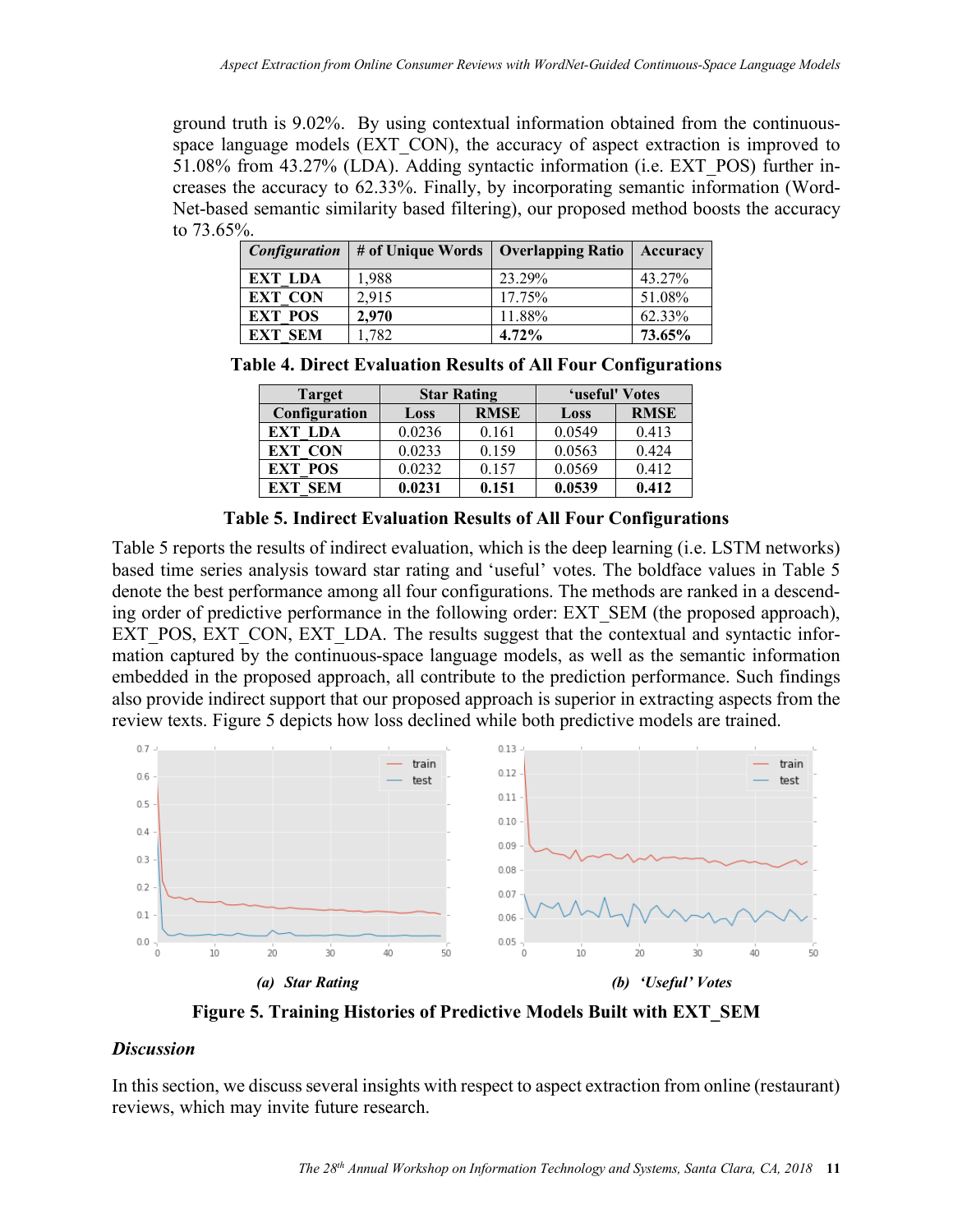The results suggest that: 1) the continuous-space language models are more valuable than discrete language models (e.g. LDA on discrete Bag-of-Words); and 2) in addition to capturing contextual and syntactic information in the corpus using the continuous-space language models, applying WordNet-guided pruning as implemented in this study further improves the performances of aspect extraction.

With continuous-space language models, a more specific seed word may lead to better extraction results. For instance, the top-10 extracted keywords for seed word 'wine\_NOUN' using the proposed approach are: riesling\_NOUN, chardonnay\_NOUN, champagne\_NOU, bordeaux\_NOUN, draft\_NOUN, beer\_NOUN, sangria\_NOUN, cabernet\_NOUN, tap\_NOUN, and pint\_NOUN; while the top-10 extracted keywords for 'food NOUN' are: slop NOUN, stuff NOUN, fare\_NOUN, atmosphere\_NOUN, product\_NOUN, item\_NOUN, meal\_NOUN, dish\_NOUN, ingredient NOUN, and delicacy NOUN. In comparison, the list of keywords extracted for wine shows better quality that for food. Thus, we suggest selecting specific rather than general words in engineering seed words for aspect extraction from online consumer reviews,.

In the context of aspect extraction, we discover that the CBoW model leads to better keywords, compared to the corresponding skipgram model. Similar observations were made in the literature (Poria et al. 2016; Tsai et al. 2016). Nevertheless, the results our proposed approach show that the results skipgram models still have values. Our proposed approach offers a pathway to merging results from both types of models.

The performance of proposed approach may benefit from incorporating other textual features such as linguistic patterns (Poria et al. 2016), rule-based methods (Kang and Zhou 2017), and dependency relations (Deng et al. 2015).

It is worth-noting that in this study, we do not differentiate the strength of different keywords for representing an aspect. For instance, even though both 'selection' and 'cuisine' appear in a sentence, we still count it as one mention of the feature 'food'. It might be interesting to conduct a robustness test to verify whether the strength contributes to aspect extraction in future research.

# **Conclusion**

Online consumer reviews contain rich yet implicit information regarding the reviewers' preferences toward the different aspects of products/services. Extracting aspects from online consumer reviews has been recognized as a valuable step in performing different analytical tasks (e.g. aspectbased sentiment analysis). In this study, we propose an approach that leverages semantic information from WordNet to prune keywords of aspects extracted with continuous-space language models. This research makes multifold research contributions. First, the proposed approach proposed is semi-supervised, which requires only a small seed set of aspect keywords. Second, embedding word sense disambiguation into syntactically-enhanced continuous-space language models in extracting aspect keywords, offers a wealth of contextual, syntactic, and semantic information in improving the measurement of relatedness. Third, by applying this approach to social media contents, in particular online consumer reviews, we learn informal expressions of aspects in a certain domain. The proposed approach can also be used to construct a robust domain-specific knowledge structure (i.e. an ontology) from online reviews. We evaluate the proposed approach using a large set of Yelp reviews on restaurants. The extracted aspects are evaluated against a manually engineered ground truth, as well as in time series models predicting review measures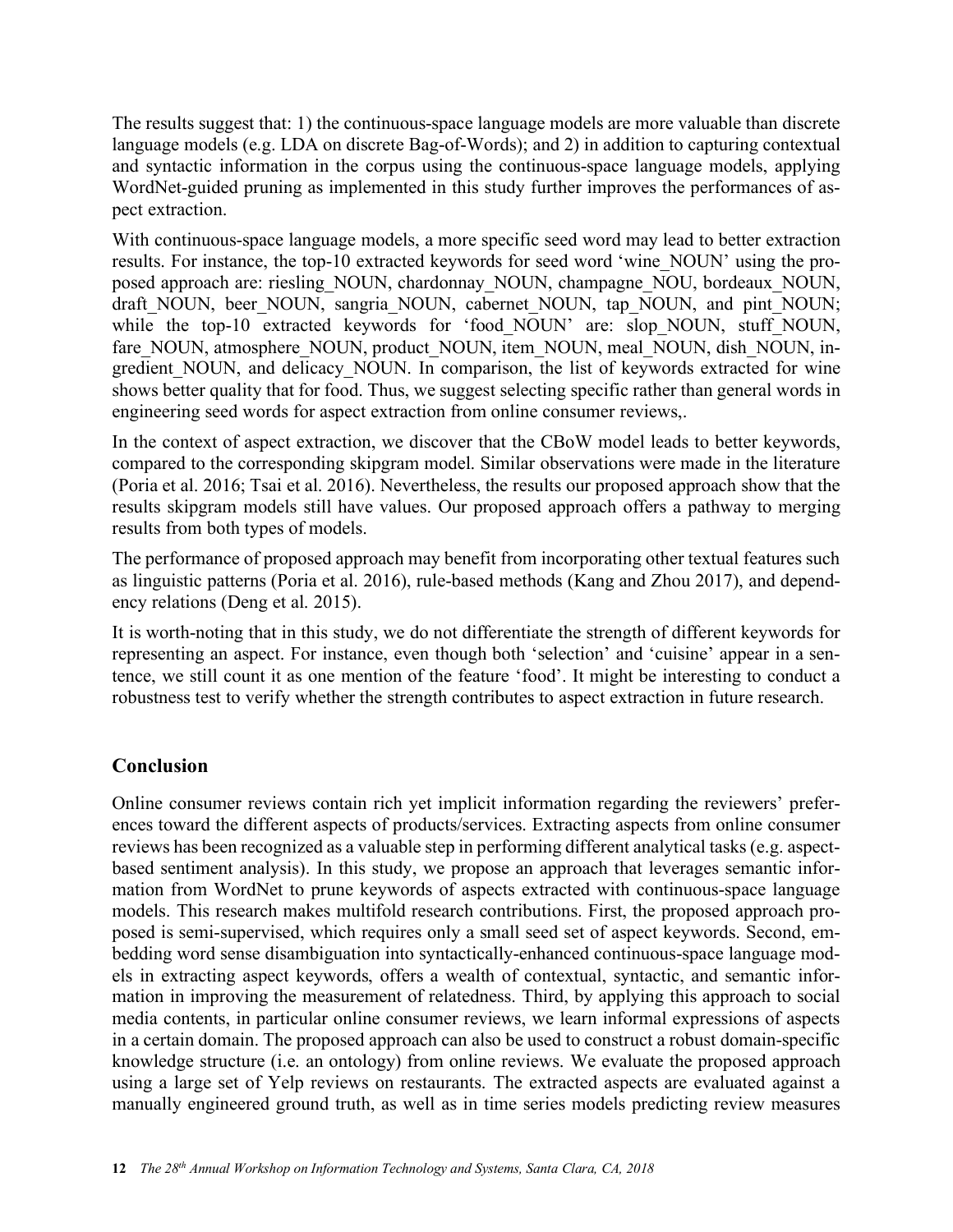that reflect business performance and consumer perceptions. In both evaluation steps, the proposed approach outperforms the baseline models. The evaluation results demonstrate the value of incorporating semantic information in aspect extraction tasks – which facilitates understanding consumers' preferences embedded in online reviews.

#### **ACKNOWLEDGEMENTS**

This research is supported in part by the National Science Foundation under Grant No. SES-152768, CNS-1704800. Any opinions, findings, and conclusions or recommendations expressed here are those of the authors and do not necessarily reflect the views of the National Science Foundation.

#### **References**

- Archak, N., Ghose, A., and Ipeirotis, P. G. 2011. "Deriving the Pricing Power of Product Features by Mining Consumer Reviews," *Management Science* (57:8), pp. 1485–1509 (doi: 10.1287/mnsc.1110.1370).
- Deng, S., Sinha, A. P., and Zhao, H. 2017. "Adapting sentiment lexicons to domain-specific social media texts," *Decision Support Systems* (94), Elsevier B.V., pp. 65–76 (doi: 10.1016/j.dss.2016.11.001).
- Deng, S., Sinha, A., and Zhao, H. 2015. "Resolving Ambiguity in Sentiment Classification: The Role of Dependency Features," *the 25th Workshop on Information Technology and Systems (WITS 2015)* (8:2), p. 4.
- Duric, A., and Song, F. 2012. "Feature selection for sentiment analysis based on content and syntax models," *Decision Support Systems* (53:4), Elsevier B.V., pp. 704–711 (doi: 10.1016/j.dss.2012.05.023).
- Floyd, K., Freling, R., Alhoqail, S., Cho, H. Y., and Freling, T. 2014. "How online product reviews affect retail sales," *Journal of Retailing* (90:2), pp. 217–232 (available at https://ac-els-cdncom.proxy1.cl.msu.edu/S0022435914000293/1-s2.0-S0022435914000293-main.pdf?\_tid=4e574d8a-ab0c-11e7-b192-00000aacb362&acdnat=1507345680\_f0b31dcb92677431117061b7ba7991e0).
- Ge, J., and Qiu, Y. 2008. "Concept Similarity Matching Based on Semantic Distance," in *2008 Fourth International Conference on Semantics, Knowledge and Grid*, IEEE, December, pp. 380–383 (doi: 10.1109/SKG.2008.24).
- Hong, H., Xu, D., Wang, G. A., and Fan, W. 2017. "Understanding the determinants of online review helpfulness: A meta-analytic investigation," *Decision Support Systems* (102), pp. 1–11 (doi: 10.1016/j.dss.2017.06.007).
- Hu, H.-W., Chen, Y.-L., and Hsu, P.-T. 2016. "a Novel Approach To Rate and Summarize Online Reviews According To User-Specified Aspects," *Journal of Electronic Commerce Research* (17:2), pp. 132–152.
- Hu, N., Koh, N. S., and Reddy, S. K. 2013. "Ratings Lead You To The Product , Reviews Help You Clinch It : The Dynamics and Impact of Online Review Sentiments on Products Sales The Mediating Role of Online Review Sentiments on Product Sales," *Decision Support Systems* (57), pp. 42–53.
- Kang, Y., and Zhou, L. 2017. "RubE: Rule-based methods for extracting product features from online consumer reviews," *Information and Management* (54:2), Elsevier B.V., pp. 166–176 (doi: 10.1016/j.im.2016.05.007).
- Kraus, M., and Feuerriegel, S. 2017. "Decision support from financial disclosures with deep neural networks and transfer learning," *Decision Support Systems* (104), Elsevier B.V., pp. 38–48 (doi: 10.1016/j.dss.2017.10.001).
- Lau, R. Y. K., Li, C., and Liao, S. S. Y. 2014. "Social analytics: Learning fuzzy product ontologies for aspect-oriented sentiment analysis," *Decision Support Systems*, Elsevier B.V. (doi: 10.1016/j.dss.2014.05.005).
- Leacock, C., and Chodorow, M. 1998. "Combining local context and WordNet similarity for word sense identification," in *WordNet: An electronic lexical database*, MIT press, pp. 265–283.
- Li, C., Duan, Y., Wang, H., Zhang, Z., Sun, A., and Ma, Z. 2017. "Enhancing Topic Modeling for Short Texts with Auxiliary Word Embeddings," *ACM Transactions on Information Systems* (36:2), pp. 1–30 (doi: 10.1145/3091108).
- Li, Y., Wei, B., Liu, Y., Yao, L., Chen, H., Yu, J., and Zhu, W. 2017. "Incorporating Knowledge into neural network for text representation," *Expert Systems with Applications* (96), Elsevier Ltd, pp. 103–114 (doi: 10.1016/j.eswa.2017.11.037).
- Lin, D. 1998. "An information-theoretic definition of similarity," in *Proceeding ICML '98 Proceedings of the*